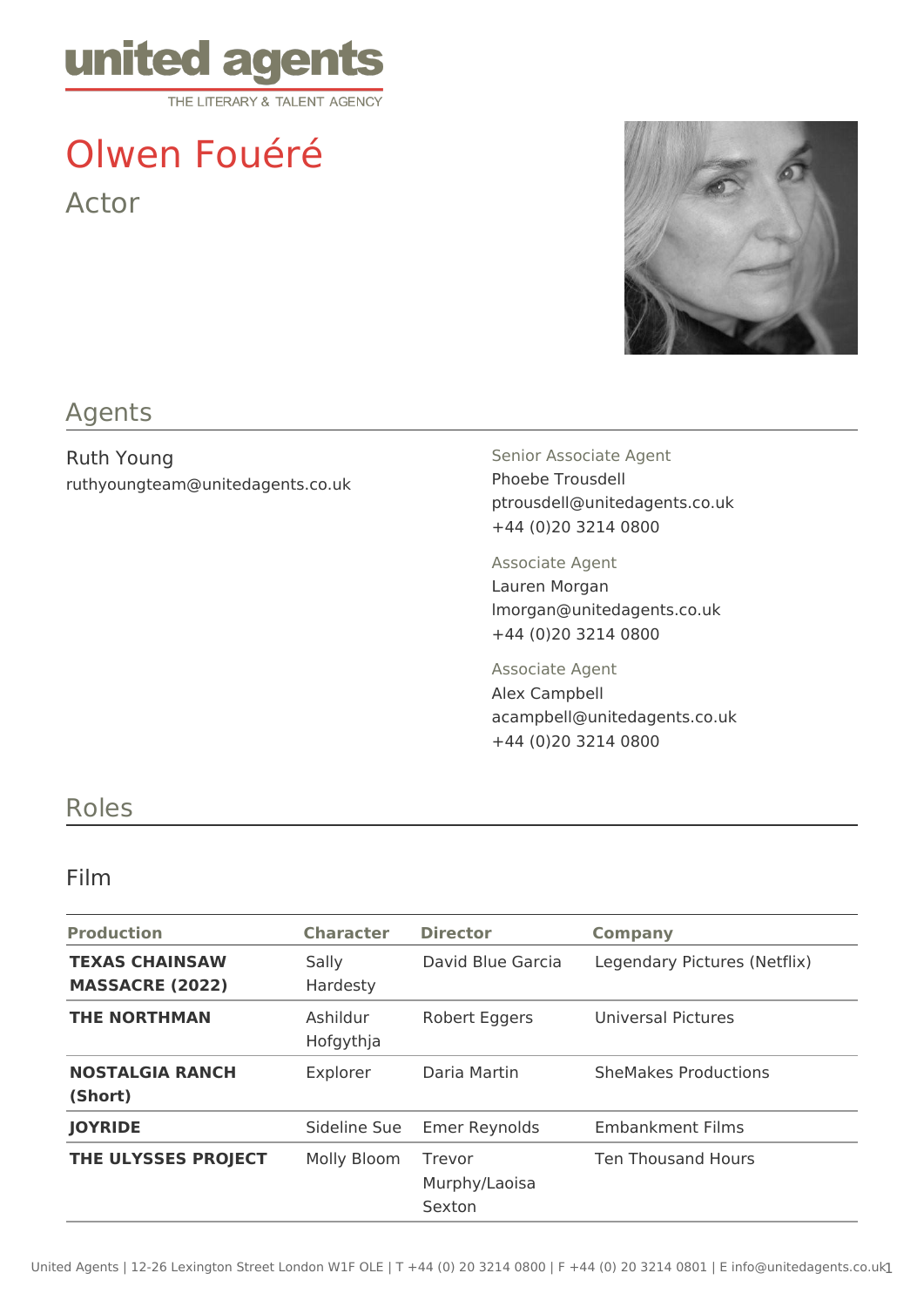| <b>Production</b>                                                      | <b>Character</b>      | <b>Director</b>                               | <b>Company</b>                           |
|------------------------------------------------------------------------|-----------------------|-----------------------------------------------|------------------------------------------|
| <b>VIOLET GIBSON, THE</b><br><b>WOMAN WHO SHOT</b><br><b>MUSSOLINI</b> | Violet Gibson         | <b>Barrie Dowdall and</b><br>Kevin de la Isla | TG4/BAI                                  |
| <b>ZONE 414</b>                                                        | Royale                | <b>Andrew Baird</b>                           | 23ten                                    |
| <b>THE TEXAS CHAINSAW</b><br><b>MASSACRE</b>                           | Sally<br>Hardesty     | David Blue Garcia                             | Legendary/ Bad Hombre                    |
| <b>THE NORTHMAN</b>                                                    | Ashildur<br>Hofgythja | <b>Robert Eggers</b>                          | Focus Features/New Regency               |
| <b>SHE WILL</b>                                                        | Jean                  | <b>Charlotte Colbert</b>                      | Slug Love Films                          |
| <b>TIDE (Short)</b>                                                    | Night Angler          | Dan Hartley                                   | Liam Thomas                              |
| <b>A COURSE IN MIRACLES</b><br>(Short)                                 | Deidre                |                                               | <b>Miracle Work Productions</b>          |
| <b>SEA FEVER</b>                                                       | Ciara                 | Neasa Hardiman                                | Sea Fever Productions                    |
| <b>FANTASTIC BEASTS: THE</b><br><b>CRIMES OF</b><br><b>GRINDELWALD</b> | Melusine              | David Yates                                   | Warner Bros.                             |
| <b>PROCESSION (Short)</b>                                              | Procession<br>Master  | Jeda de Brí                                   | 925 Productions                          |
| <b>ANIMALS</b>                                                         | Maureen               | Sophie Hyde                                   | Sarah Brocklehurst Productions<br>Ltd    |
| <b>DAWN</b>                                                            | Damkiana              |                                               | <b>Neander Productions</b>               |
| <b>MANDY</b>                                                           | Mother<br>Marlene     | <b>Panos Cosmatos</b>                         | SpectreVision                            |
| THE DRUMMER AND THE<br><b>GOALKEEPER</b>                               | Dr Assij              | Nick Kelly                                    | D and G Films DAC                        |
| <b>BEAST</b>                                                           |                       | Theresa Kelly Michael Pearce                  | BFI / Film Four                          |
| <b>MELMOTH THE</b><br><b>WANDERER (Short)</b>                          | Melmoth               | Eoin Heaney                                   | <b>Highly Stimulating Productions</b>    |
| <b>WOUND (Short)</b>                                                   | Luna                  | Malou Reymann                                 | <b>NFTS</b>                              |
| <b>QUARANTINE (Short)</b>                                              |                       | Kelly Campbell &<br>Michael McDonough         | Blinder Films Ltd.                       |
| THE SURVIVALIST                                                        | Kathryn               | Stephen Fingleton                             | The Fyzz Facility/BFI/NIreland<br>Screen |
| <b>CAMILLO'S IDEA</b>                                                  | Solo                  | Aurelien Froment                              | Venice Biennale 2013                     |
| <b>NO COMPASS IN THE</b><br><b>WILDERNESS</b>                          | The Counsel           | Hadi Shuaib                                   | <b>Wigwam Films</b>                      |
| <b>THE IRREDUCIBLE</b><br><b>DIFFERENCE OF THE</b><br><b>OTHER</b>     | Artaud and<br>Self    | Vivienne Dick                                 |                                          |
| <b>TRADERS</b>                                                         | Helen                 | <b>Rachel Moriarty</b>                        | <b>Traders The Film Ltd</b>              |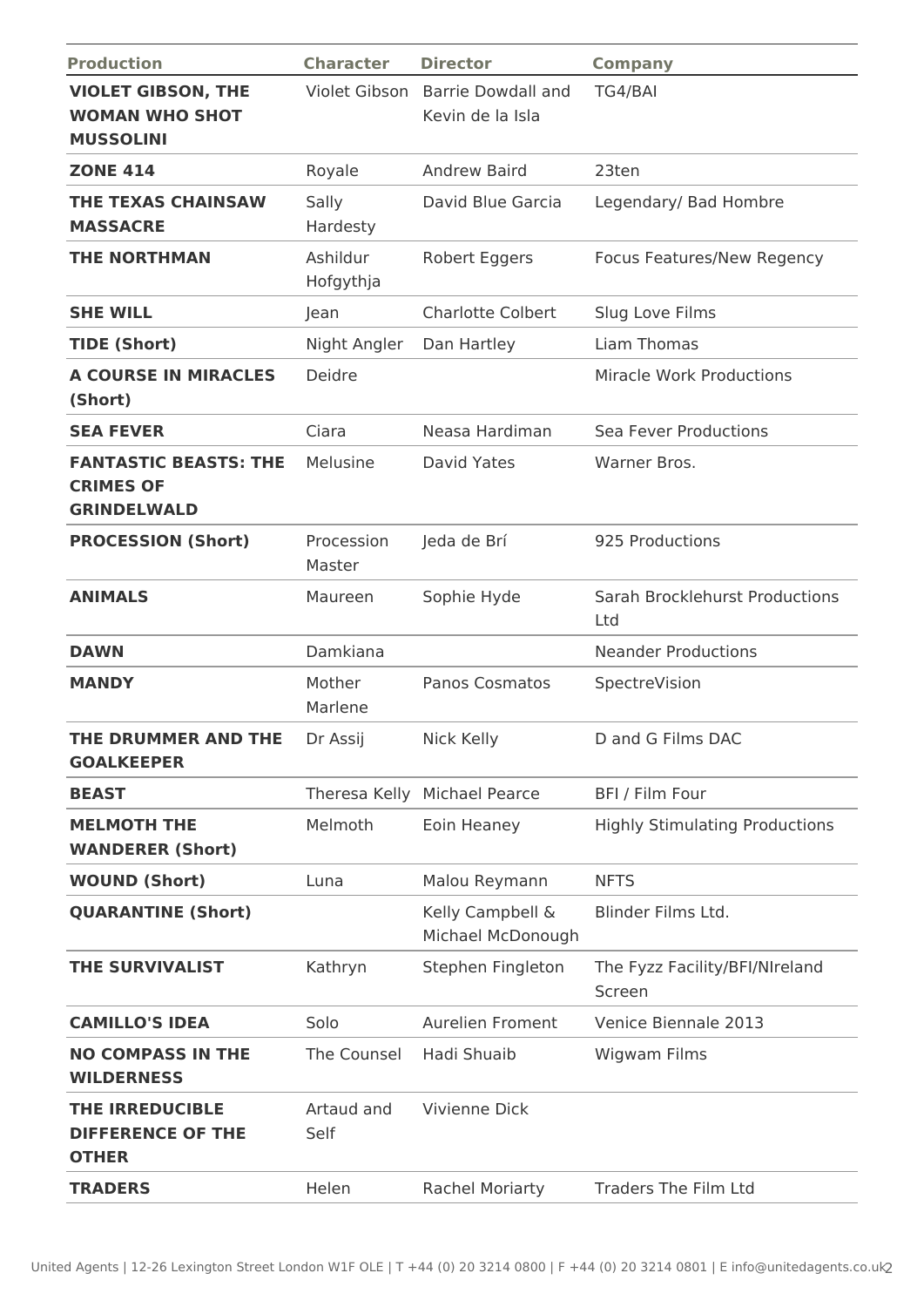| <b>Production</b>                                               | <b>Character</b>  | <b>Director</b>                  | <b>Company</b>                      |
|-----------------------------------------------------------------|-------------------|----------------------------------|-------------------------------------|
| <b>THE WAKE</b>                                                 |                   | Oonagh Kearney                   | Invisible Thread Films              |
| <b>CASSANDRA:</b><br><b>FRAGMENTS OF A</b><br><b>PLAYSCRIPT</b> | Cassandra         | Olwen Fouere and<br>Kevin Abosch | IMMA/TheEmergencyRoom               |
| <b>HORSE</b>                                                    | The Woman         | Yvonne McDevitt                  | Zanzibar Films                      |
| THIS MUST BE THE PLACE                                          | Mary's<br>Mother  | Paolo Sorrentino                 | Indigo Film and Element<br>Pictures |
| <b>THE RAFTERS</b>                                              | Scéalaí           | John Carney                      | Rafters Film productions Ltd        |
| THE OTHER SIDE OF<br><b>SLEEP</b>                               | Maggie            | Rebecca Daly                     | <b>Fastnet Films</b>                |
| <b>DA</b>                                                       |                   | <b>Matt Clarke</b>               | <b>USA</b>                          |
| <b>HERE LIES IN FILM</b>                                        | Antonin<br>Artaud | Christopher Doyle                | <b>Operating Theatre</b>            |
| <b>ROOM AT FLYING</b><br><b>DRAGON</b>                          |                   | Cavin Floyd                      | Sweden/USA                          |
| <b>SALTWATER</b>                                                |                   | Trish Meehan Conor McPherson     | <b>Treasure Films</b>               |
| <b>SPACETRUCKERS</b>                                            |                   |                                  | <b>USA</b>                          |
| <b>TAKE ME SWIMMING</b>                                         | Eileen            | Claire Dix                       | <b>Feenish Productions</b>          |

# Television

| <b>Production</b>                                          | <b>Character</b>    | <b>Director</b>                              | <b>Company</b>                |
|------------------------------------------------------------|---------------------|----------------------------------------------|-------------------------------|
| <b>VOICES OF IRELAND</b>                                   |                     | Maggie<br><b>Breathnach</b>                  | Sky                           |
| <b>HOLDING</b>                                             | Kitty<br>Harrington | Kathy Burke                                  | <b>ITV</b>                    |
| <b>BRASSIC S2</b>                                          | Margaret            | Jon Wright & Saul Calmity Films<br>Metzstein |                               |
| <b>CURSED</b>                                              | Yeva                | Various                                      | <b>Netfllix</b>               |
| <b>SEA FEVER</b>                                           | Ciara               | Neasa Hardiman                               | <b>Bright Moving Pictures</b> |
| <b>THE FEED</b>                                            | Jane                | Tinge Krishnan                               | <b>Amazon Studios</b>         |
| <b>NIGHTFLYERS</b>                                         | Connie              | Andrew McCarthy                              | SyFy                          |
| <b>VIOLET THE IRISH WOMAN</b><br><b>WHO SHOT MUSSOLINI</b> | Violet Gibson       | <b>Barrie Dowdall</b>                        | TG4 / Ned Kelly Pictures      |
| <b>NIGHTFLYERS</b>                                         | Connie              | Jeff Buhler                                  | Gaeta/Rosenzweig Films,       |
| <b>STRIKING OUT S1 &amp; S2</b>                            | Judge<br>Andrews    | Lisa James<br>Larsson                        | <b>Fidelity Productions</b>   |
| <b>WATERLOO</b>                                            | Jenny Jones         | Ruan Magan                                   | Waterloo Films                |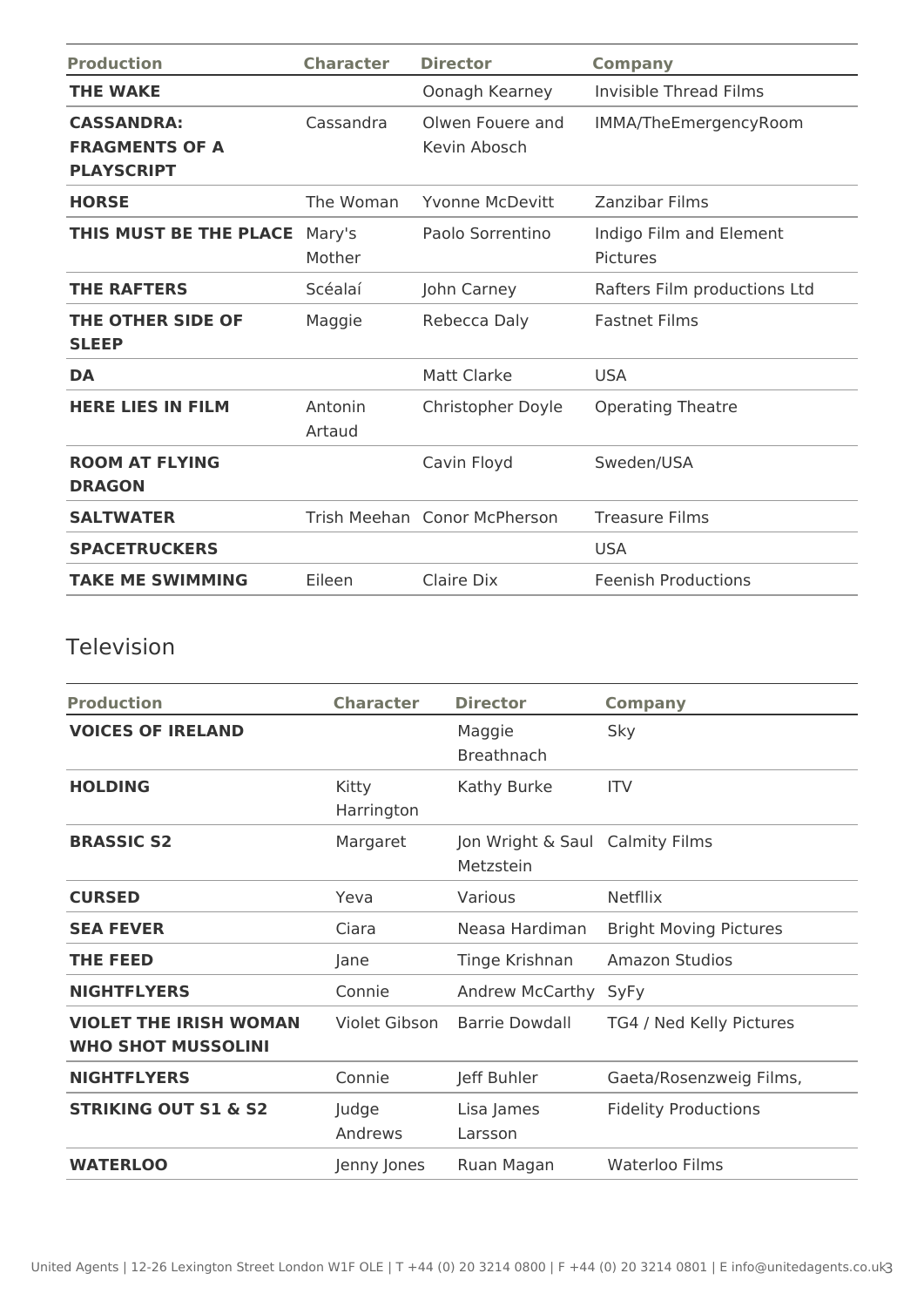| <b>Production</b>                                            | <b>Character</b> | <b>Director</b>            | <b>Company</b>                                  |
|--------------------------------------------------------------|------------------|----------------------------|-------------------------------------------------|
| <b>PLAY NEXT DOOR - If Those</b><br><b>Lips</b>              | Roy Maunsen      | Charlie McCarthy           | <b>RTE Factual</b>                              |
| <b>ABOVE SUSPICION - THE RED</b> Mrs Hughes<br><b>DHALIA</b> |                  |                            | Gillies MacKinnon La Plante Productions for ITV |
| <b>THE AMBASSADOR</b>                                        |                  | Ken Grieve                 | Ecosse Film and TV                              |
| <b>BALLYKISSANGEL</b>                                        |                  | Chris Harrison             | <b>BBC</b>                                      |
| <b>HARD SHOULDER</b>                                         | Ella             | Mark Kilroy                | MirrorFilms/RTE/Channel 4                       |
| <b>WHEN REASON SLEEPS</b>                                    | Celia            | R. Wynne<br><b>Simmons</b> | RTE/ Channel 4                                  |
| <b>TIME AFTER TIME</b>                                       | Young Nun        | <b>Bill Hays</b>           | <b>BBC</b>                                      |
| <b>THE IRISH RM</b>                                          | Miss Malone      | Roy Ward-Baker             | <b>BBC/RTE</b>                                  |
| <b>A PAINFUL CASE</b>                                        | Mary Sinico      | John Lynch                 | RTE/ Channel 4                                  |
| <b>THE BABYSITTERS</b>                                       |                  | Pat O'Connor               | <b>RTE</b>                                      |

# Stage

| <b>Production</b>                                | <b>Character</b>         | <b>Director</b>              | <b>Company</b>                                                  |
|--------------------------------------------------|--------------------------|------------------------------|-----------------------------------------------------------------|
| <b>THE PENTAGONAL</b><br><b>DREMA UNDER SNOW</b> | Various                  | David Heap                   | Abbey Theatre                                                   |
| iGirl                                            | iGirl                    | Caitríona McLaughlin         | Abbey Theatre                                                   |
| <b>TO THE LIGHTHOUSE</b>                         | Carmichael               | Annabelle Comyn              | The Everyman, Cork                                              |
| <b>THE LAST SEASON</b>                           | Solo<br>Performance      | Danielle Micich              | <b>Force Majeure</b>                                            |
| <b>NOUS, L'EUROPE</b>                            |                          | <b>Roland Auzet</b>          | L'Archipel - Scène Nationale de<br>Perpignan                    |
| <b>FOUR SEASONS</b>                              |                          | Danielle Micich              | <b>Force Majeure</b>                                            |
| <b>BLOOD WEDDING</b>                             | Mother                   | Yaël Farber                  | Young Vic                                                       |
| <b>UNWOMAN III</b>                               | Unwoman                  | Emma Valente & Kate<br>Davis | The Rabble                                                      |
| <b>BALLYTURK</b>                                 | 3                        | Enda Walsh                   | Landmark Theatre Productions &<br>Galway International Festival |
| <b>WHAT IF WOMEN</b><br><b>RULED THE WORLD</b>   | The President            | Yael Bartana                 | Manchester International Festival                               |
| <b>SALOME</b>                                    | <b>Nameless</b><br>Woman | <b>Yael Farber</b>           | <b>Shakespeare Theatre</b><br>Company/National Theatre          |
| <b>LEFT BEHIND: SONGS</b><br>OF 1916 WIDOWS      | Narrator                 |                              | National Concert Hall, Dublin                                   |
| <b>THE FEVER</b>                                 |                          |                              | <b>Belfast Festival</b>                                         |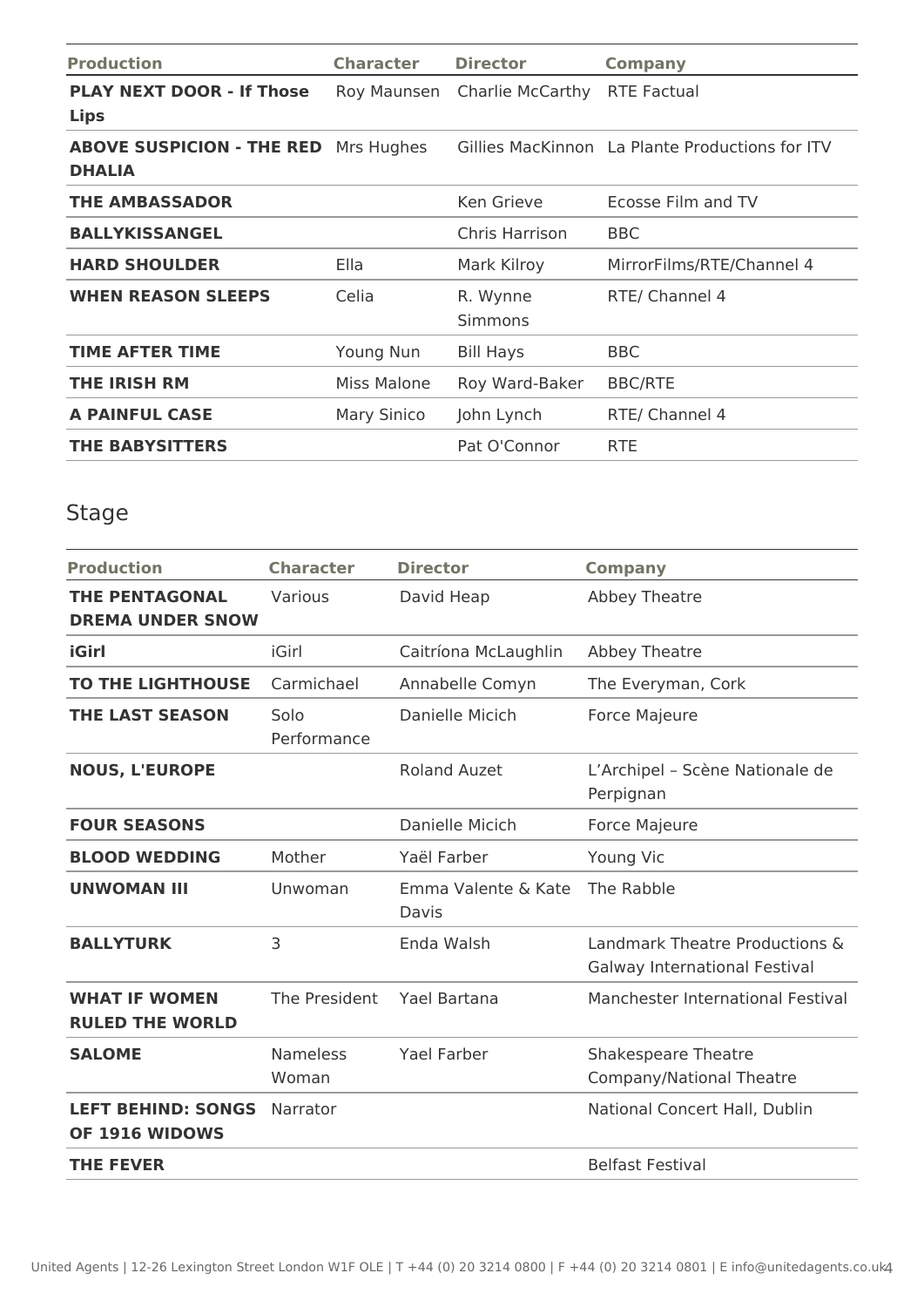| <b>Production</b>                                | <b>Character</b>          | <b>Director</b>                          | <b>Company</b>                                                    |
|--------------------------------------------------|---------------------------|------------------------------------------|-------------------------------------------------------------------|
| <b>DEATH AT INTERVALS</b> Performer              |                           | Kellie Hughes                            | Galway International Festival /<br><b>Dublin Theatre Festival</b> |
| <b>EMBODIED</b>                                  |                           |                                          | Junk Ensemble Production                                          |
| <b>RIVERRUN</b>                                  | Solo<br>performance       | director Kellie Hughes) Arts Festival    | Olwen Fouere (with co- TheEmergencyRoom/ Galway                   |
| <b>THE IMPORTANCE OF</b><br><b>BEING EARNEST</b> | Dr. Chausuble             | Antony McDonald                          | NI Opera                                                          |
| <b>A TENDER THING</b>                            | Juliet                    | Selina Cartmell                          | <b>Siren Productions</b>                                          |
| <b>MARIA DE BUENOS</b><br><b>ARIES</b>           | El Duende                 | <b>Conor Hanratty</b>                    | Cork Opera House.                                                 |
| THE RITE OF SPRING<br>/ PETRUSHKA                |                           |                                          | Michael Keegan-Dolan Fabulous Beast Dance Theatre                 |
| <b>THE BROKEN HEART</b>                          | Grausis                   | Selina Cartmell                          | Theatre for a New Audience                                        |
| THE TAMING OF THE<br><b>SHREW</b>                | Hostess /<br>Widow        | Arin Arbus                               | Theatre for a New Audience                                        |
| <b>TERMINUS -</b><br><b>International Tour</b>   | A                         | Mark O'Rowe                              | Abbey Theatre                                                     |
| THE REHEARSAL,<br><b>PLAYING THE DANE</b>        | Gertrude                  | Gavin Quinn                              | Pan Pan Theatre                                                   |
| <b>MEDEA</b>                                     |                           | Selina Cartmell                          | The Samuel Beckett Theatre                                        |
| <b>SODOME, MY LOVE</b>                           | Celle De<br>Sodome (Solo) | Lynne Parker                             | Rough<br>Magic/TheEmergencyRoom                                   |
| THE RITE OF SPRING                               | The Cailleach             | Michael Keegan-Dolan                     | Fabulous Beast for the ENO                                        |
| <b>UNDER GLASS</b>                               |                           | Suzy Wilson/Paul Clark The Clod Ensemble |                                                                   |
| <b>PAULA SPENCER, LA</b><br><b>FEMME QUI</b>     | Solo (in<br>French)       | <b>Michel Abecassis</b>                  | France/Ireland 'Project Tandem'                                   |
| <b>MACBETH</b>                                   | <b>Weird Sister</b>       | Selina Cartmell                          | <b>Siren Productions</b>                                          |
| <b>WOMAN AND</b><br><b>SCARECROW</b>             | Woman                     | Selina Cartmell                          | Abbey Theatre, Dublin                                             |
| <b>THE BULL</b>                                  | Maeve                     | Michael Keegan-Dolan                     | Fabulous Beast (Barbican BITE<br>2007)                            |
| <b>CATASTROPHE</b>                               | The Assistant             | Selina Cartmell                          | Gate Theatre/Barbican                                             |
| <b>TITUS ANDRONICUS</b>                          | Tamora                    | Selina Cartmell                          | Siren Productions (Project Arts<br>Centre, Dublin)                |
| <b>THE BULL</b>                                  | Maeve                     | Michael Keegan-Dolan                     | <b>Fabulous Beast Dance Theatre</b>                               |
| <b>HERE LIES</b>                                 |                           | Antonin Artaud Selina Cartmell           | <b>Operating Theatre (Galway Arts</b><br>Festival 2005)           |
| <b>A CRY FROM HEAVEN</b>                         | <b>Ness</b>               | Olivier Py                               | Abbey Theatre, Dublin                                             |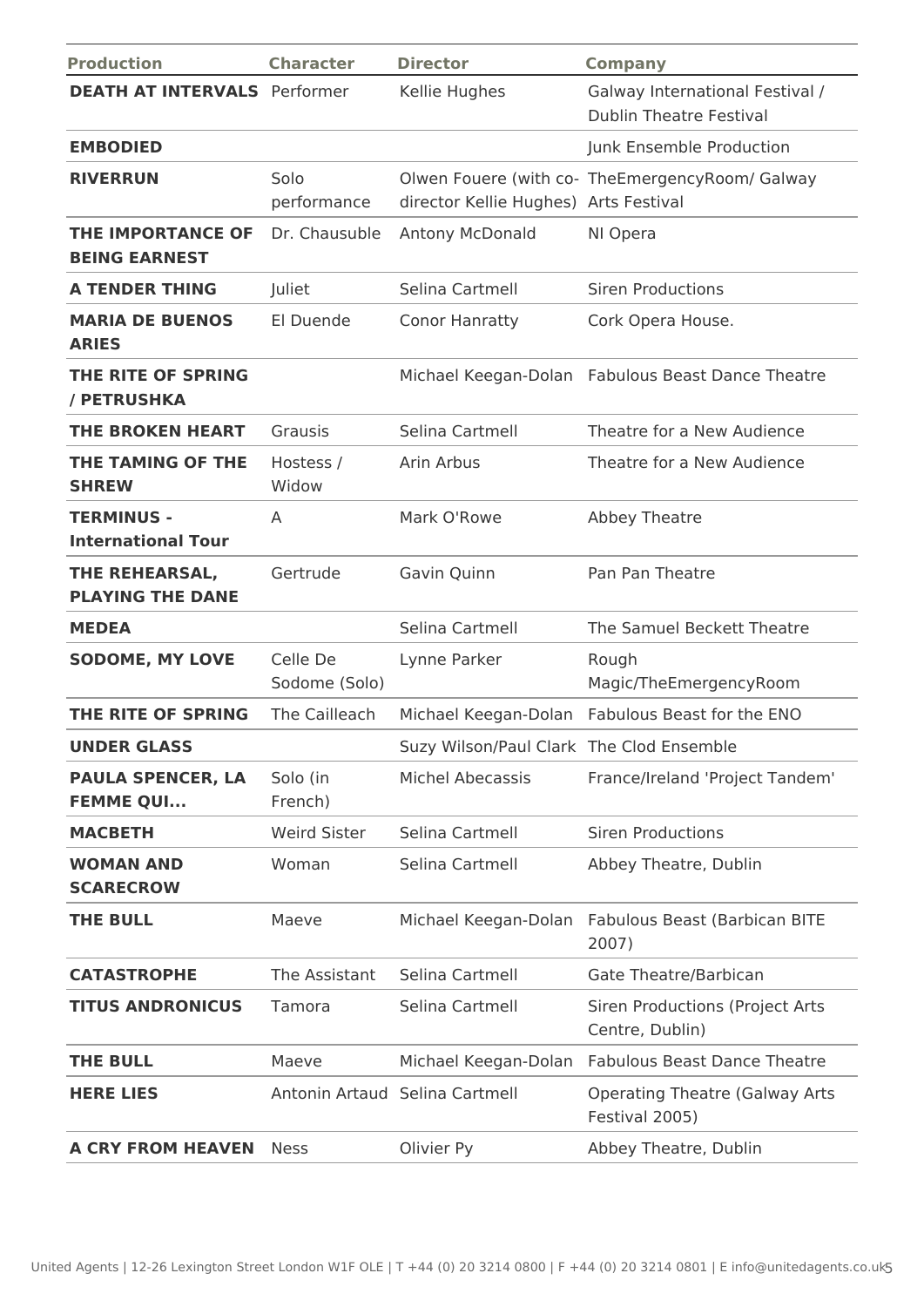| <b>Production</b>                                              | <b>Character</b>    | <b>Director</b>       | <b>Company</b>                                        |
|----------------------------------------------------------------|---------------------|-----------------------|-------------------------------------------------------|
| <b>THE PLOUGH AND</b>                                          | Mrs Gogan           | <b>Ben Barnes</b>     | Barbican, Cork Opera House                            |
| <b>THE STARS</b>                                               |                     |                       |                                                       |
| <b>THE PLAYBOY OF THE Widow Quinn</b><br><b>WESTERN WORLD</b>  |                     | <b>Ben Barnes</b>     | Abbey Theatre, Dublin/USA Tour                        |
| <b>PASSADES</b>                                                |                     | Selina Cartmell       | <b>Operating Theatre</b>                              |
| <b>LA MUSICA</b>                                               |                     | Selina Cartmell       | <b>Siren Productions</b>                              |
| <b>THE PLOUGH AND</b><br><b>THE STARS</b>                      | Mrs Gogan           | <b>Ben Barnes</b>     | Abbey Theatre, Dublin                                 |
| <b>HOUSE OF</b><br><b>BERNARDA ALBA</b>                        | Augustine           | Martin Drury          | Abbey Theatre, Dublin                                 |
| <b>MACBETH</b>                                                 | Lady MacBeth        | Michael Barker-Caven  | Second Age Theatre Company                            |
| <b>LESSNESS</b>                                                | Solo                | Judy Hegarty          | Gare St Lazare Players, Ireland                       |
| <b>BAILEGANGAIRE</b>                                           | Dolly               | Tom Murphy            | Abbey Theatre, Dublin                                 |
| <b>CHAIR</b>                                                   | Solo<br>Performance | Johnny Hanrahan       | Operating Theatre/ Peacock,<br>Abbey Theatre, Dublin  |
| THE PLAYBOY OF THE<br><b>WESTERN WORLD</b>                     | Pegeen Mike         | <b>Niall Henry</b>    | Abbey Theatre, Dublin                                 |
| <b>PEER GYNT</b>                                               | Solveig             | <b>Conal Morrison</b> | <b>Royal National Theatre</b>                         |
| <b>ROMEO &amp; JULIET</b>                                      | Lady Capulet        | <b>Tim Supple</b>     | <b>Royal National Theatre</b>                         |
| <b>THE TEMPEST</b>                                             | Ariel               | <b>Conal Morrison</b> | Abbey Theatre, Dublin                                 |
| <b>LIFE IS A DREAM</b>                                         | Rosaura             | Calixto Bieto         | Edinburgh Fest.98, Barbican &<br>BAM, New York 99     |
| <b>THE WAKE</b>                                                | Mary Jane           | Patrick Mason         | Abbey Theatre and Edinburgh<br>Festival '99           |
| <b>ANGEL/BABEL</b>                                             | Solo<br>Performance | Leon Ingulsrud        | <b>Operating Theatre, Dublin</b>                      |
| <b>BY THE BOG OF CATS</b>                                      | <b>Hester Swane</b> | Patrick Mason         | Abbey Theatre, Dublin (World<br>premiere)             |
| <b>LADY WINDERMERE'S</b><br><b>FAN</b>                         | Mrs Erlynne         | Alan Stanford         | Gate Theatre, Dublin & Spoleto<br><b>Festival USA</b> |
| THE ELECTROCUTION<br><b>OF CHILDREN</b>                        | Margot              | <b>Brian Brady</b>    | Abbey Theatre, Dublin                                 |
| <b>FAIR LADIES AT A</b><br><b>GAME OF POEM</b><br><b>CARDS</b> | Empress and<br>Moon | John Crowley          | <b>Royal National Theatre</b>                         |
| <b>THE TEMPEST</b>                                             | Conal               | Morrison Ariel        | Abbey Theatre                                         |
| <b>PLAY and COME AND</b><br><b>GO</b>                          |                     | BairbreNiChaoimh      | Gate Theatre, Lincoln Centre,<br>New York             |
| <b>DOUBLE HELIX</b>                                            |                     | John Crowley          | Bickerstaffe, Abbey Theatre,<br>Dublin                |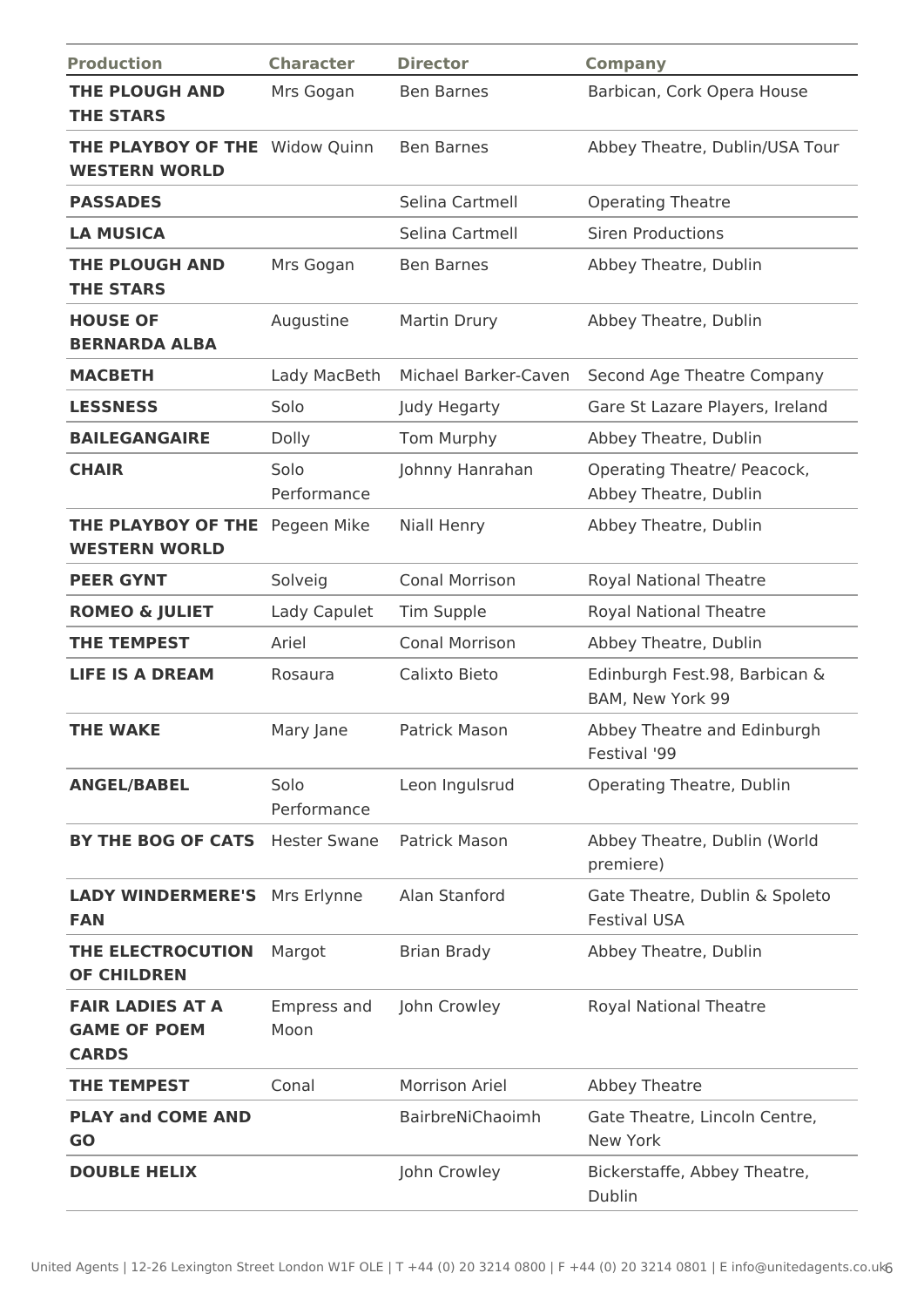| <b>Production</b>                                                          | <b>Character</b>                       | <b>Director</b>       | <b>Company</b>                                             |
|----------------------------------------------------------------------------|----------------------------------------|-----------------------|------------------------------------------------------------|
| <b>SIX CHARACTERS IN</b><br><b>SEARCH OF AN</b><br><b>AUTHOR</b>           | Mme. Pace                              | John Crowley          | Abbey Theatre, Dublin                                      |
| <b>SLAUGHTER CITY</b>                                                      | Cod                                    | <b>Ron Daniels</b>    | RSC, The Pit                                               |
| <b>THE MAI</b>                                                             | Title role                             | <b>Brian Brady</b>    | Abbey Theatre, Dublin                                      |
| <b>OLD TIMES</b>                                                           | Anna                                   | Kevin Billington      | <b>Gate Theatre, Pinter Festival</b>                       |
| <b>SHEEP'S MILK ON</b><br><b>THE BOIL</b>                                  |                                        | Tom Hickey            | Abbey Theatre, Dublin                                      |
| <b>HAMLET</b>                                                              | Hamlet                                 | Michael Sheridan      | Project Theatre, Dublin                                    |
| <b>THE TEMPEST and</b><br><b>MACBETH</b>                                   | Ariel and Lady<br>Macduff              | Michael Bogdanov      | English Shakespeare Co.                                    |
| <b>THE CHERRY</b><br><b>ORCHARD</b>                                        | Varya                                  | Michael Bogdanov      | Gate Theatre, Dublin                                       |
| <b>SALOME</b>                                                              | Salome                                 | Steven Berkoff        | Gate Theatre, Edinburgh Fest.<br>'89 & Spoleto '90         |
| <b>DANCING AT</b><br><b>LUGHNASA</b>                                       | Agnes                                  | <b>Patrick Mason</b>  | <b>Phoenix and Garrick Theatre</b>                         |
| <b>THE MASTER BUILDER Hilde</b>                                            |                                        | Paul Unwin            | <b>Bristol Old Vic</b>                                     |
| <b>BAJAZET</b>                                                             | Atalide                                | Peter Eyre            | Almeida Theatre                                            |
| <b>CATHLEEN NI</b><br><b>HOULIHAN &amp; THE</b><br><b>CUCHULAINN CYCLE</b> |                                        | Jim Flannery          | Abbey Theatre, Dublin                                      |
| <b>PEER GYNT</b>                                                           | Solveig/ Anitra Patrick Mason          |                       | Gate Theatre, Dublin                                       |
| <b>LES LIAISONS</b><br><b>DANGEREUSES</b>                                  | La Presidente Ben Barnes<br>de Tourvel |                       | Gate Theatre, Dublin                                       |
| <b>UNCLE VANYA</b>                                                         | Sonya                                  | Paul Unwin            | Gate Theatre, Dublin                                       |
| <b>FOOL FOR LOVE</b>                                                       | May                                    | Ray Yeates            | Gate Theatre, Dublin                                       |
| <b>INNOCENCE</b>                                                           | Caterina                               | <b>Patrick Mason</b>  | Gate Theatre, Dublin                                       |
| THE PLAYBOY OF THE<br><b>WESTERN WORLD</b>                                 | Pegeen Mike                            | Garry Hynes           | Druid Theatre, New York Tour                               |
| <b>THE DIAMOND BODY</b>                                                    | Solo<br>Performance                    | <b>Brendan Ellis</b>  | Operating Theatre, Bush Theatre,<br><b>Glasgow Mayfest</b> |
| <b>THE PENTAGONAL</b><br><b>DREAM</b>                                      | Solo<br>Performance                    | David Heap            | Operating Theatre, Dublin                                  |
| THE THREE SISTERS                                                          | Irina                                  | Stephen Rea           | Field Day Theatre, Northern<br><b>Ireland Tour</b>         |
| TWELFTH NIGHT                                                              | Viola                                  | Christopher Fitsimons | Irish Theatre Company (The<br>National touring theatre)    |